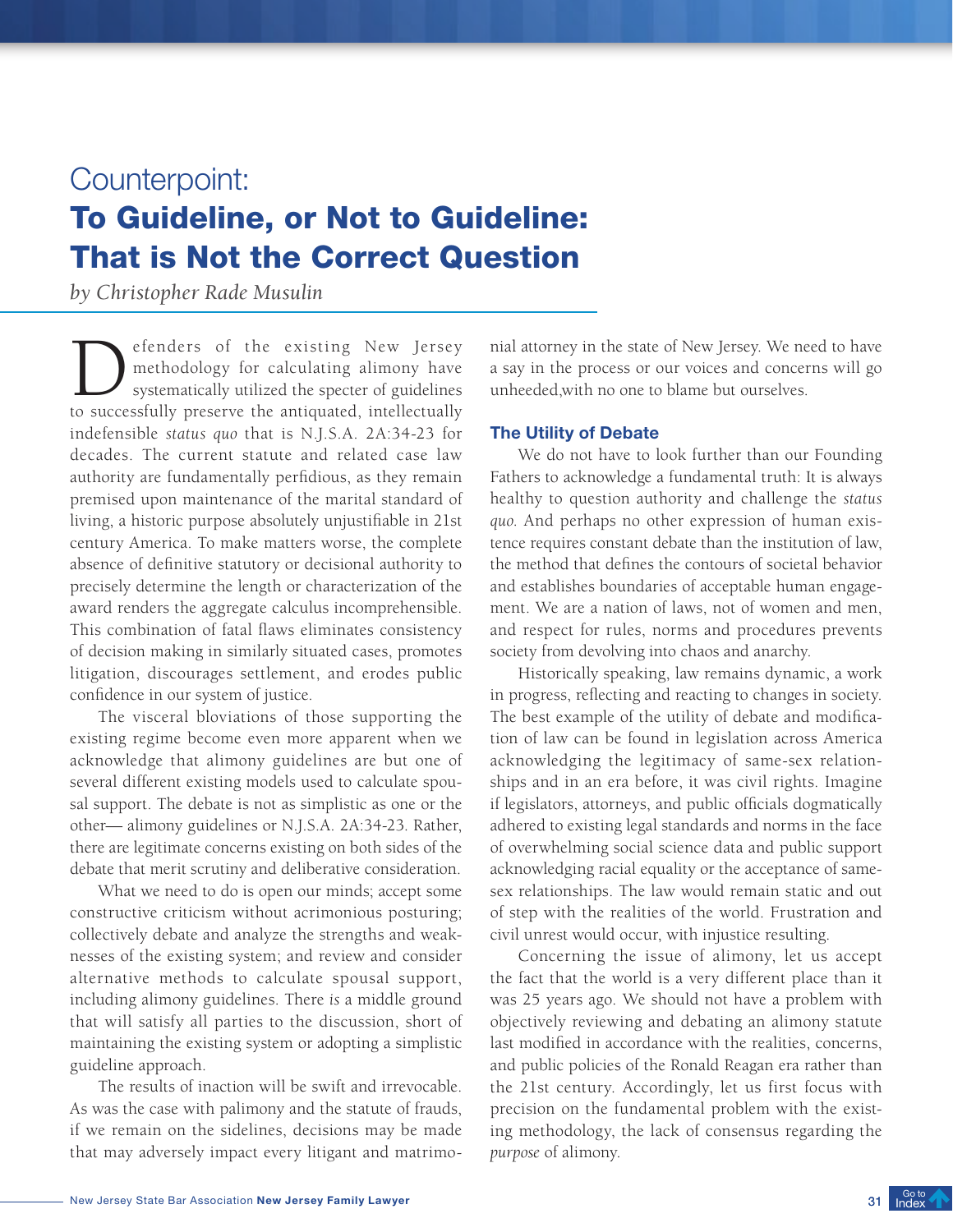#### The Purpose of Alimony

The brightest and the best legal minds in the state of New Jersey and across the country remain equally perplexed by the purpose of alimony. This includes Justice Virginia Long, writing for the majority of the Supreme Court in *Mani v. Mani*, 183 N.J. 70 (2005):

Divorce based on the English practice was available in the American colonies from the earliest times. *Maynard v. Hill*, 125 U.S. 190, 206, 8 S. Ct. 723, 727, 31 L.Ed. 654, 657 (1888). The concept of alimony also carried over. Again, as had been the case in England, the reason for alimony, outside the legal separation scenario, remained an enigma. 2 Homer Harrison Clark, *The Law of Domestic Relations in the United States*, 257-58 (2d ed.1988). That lack of clarity regarding the theoretical underpinning of post-divorce alimony explains why, although alimony is now awarded in every jurisdiction, Collins, *supra*, 24 *Harv. Women's L.J*. at 31, there is no consensus regarding its purpose. Indeed, many distinct explanations have been advanced for alimony. *Id.* at 23. They include its characterization as damages for breach of the marriage contract, Margaret F. Brinig & June R. Carbon, *The Reliance Interest in Marriage and Divorce*, 62 *Tul. L.Rev.* 855, 882 (1988); as a share of the benefits of the marriage partnership, *Rothman v. Rothman*, 65 N.J. 219, 229, 320 *A*.2d 496 (1974); as damages for economic dislocation (based on past contributions), Elisabeth M. Lands, *Economics of Alimony*, 7 *J. Legal. Stud.* 35 (1978); as damages for personal dislocation (foregoing the chance to marry another), Lloyd Cohen, *Marriage, Divorce, Quasi Rents; Or, "I Gave Him the Best Years of My Life,"* 16 *J. Legal Stud.* 267, 276 (1987); as compensation for certain specific losses at the time of the dissolution, A.L.I., *Principles of Law of Family Dissolution: Analysis and Recommendations*, 8 *Duke J. Gender L. & Pol'y*  1, 28 (2001); as deterrence or punishment for marital indiscretion, Brinig & Carbone, *supra*, 62 *Tul. L.Rev*. at 860-61; and as avoidance of a drain on the public fisc, *Miles v. Miles*, 76 Pa. 357, 358 (1874).1

This criticism is not unique to the state of New Jersey. Presently, 41 American jurisdictions utilize statutory "factors" similar to the criteria contained within N.J.S.A. 2A:34-23. In a comprehensive review of these statutes, Professor Mary Kay Kisthardt, of the University of Missouri School of Law, observed the following:

The lack of a coherent rationale (underlying the concept of alimony) undermines the ability to provide consistency in awards. Alimony statutes vary significantly from state to state with some authorizing payments in a wide variety of situations and others restricting it to very narrow circumstances. But in almost all states judges are given a great deal of discretion with the result that these awards are rarely overturned. Because of an inability to come to a consensus regarding the underlying rationale for alimony, legislatures often include a long list of factors for judges to consider. One commentator found over 60 factors mentioned in the 50 states. Unfortunately there are often internal inconsistencies in the factors and no state provides a priority ranking. Judges struggle with how to apply a myriad of factors to reach a fair result. Statutory criteria, with no rules for their application, then result in a "pathological effect on the settlement process by which most divorces are handled."2

Brooklyn Law School professor Marsha Garrison has further concluded that "like cases simply do not produce like results" pursuant to the numerous and often conflicting statutory factors a jmay consider.<sup>3</sup>

The reporters notes to Section 5.02 of the *Principles of the Law of Family Dissolution*, as published by the American Law Institute, contain detailed discussions regarding inconsistencies in the definition of key traditional alimony factors common among the 41 jurisdictions that utilize similar statutory schemes.<sup>4</sup> This includes divergent interpretations of maintenance of the marital standard of living, which is recognized by the New Jersey Supreme Court as the most important factor in calculating alimony.5

# Searching for an Answer: The Historic Justification for Alimony

The purpose underlying an award of child support is clearly to support children born of the relationship.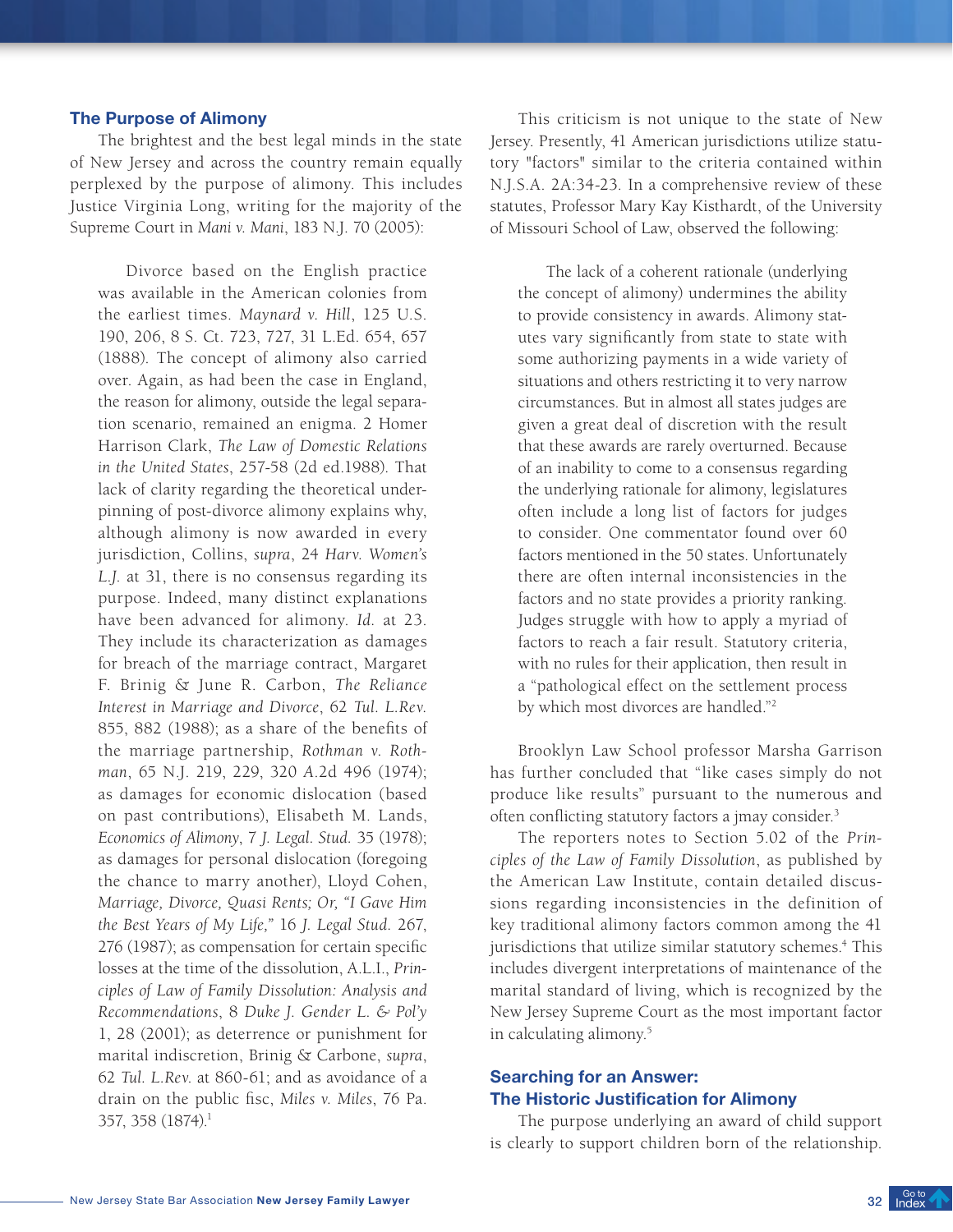This seems obvious. The purpose underlying equitable distribution is also clearly to divide the spoils of the marriage. This is equally obvious. However, consistent with the observations of Justice Long and dozens of other equally learned commentators discussed above, there is absolutely no consensus regarding the modern purpose of alimony.

Before we search for an updated justification for an award of alimony, it is appropriate to review the historic purpose of alimony. This was articulated by a different panel of the New Jersey Supreme Court approximately five years before the *Mani* decision, in *Crews v. Crews*:

An alimony award that lacks consideration of the factors set forth in N.J.S.A. 2A:34-23(b) is inadequate, and one finding that must be made is the standard of living established in the marriage. N.J.S.A. 2A:34-23(b)(4). The court should state whether the support authorized will enable each party to live a lifestyle "reasonably comparable" to the marital standard of living.<sup>6</sup>

Where does this standard come from? Prior to the 1988 amendments to N.J.S.A. 2:A34-23, the 1971 statute contained only three factors: ability, need and duration of the marriage.

Senator Wynona Lipman sponsored the legislation that eventually resulted in the 1988 amendments, creating most of the factors we are familiar with today, including the fourth factor, maintenance of the marital standard of living. Before it was embedded in the statute, it was available through case law authority.

How did the standard become embedded in case law authority? Historically, there was no equitable distribution of property acquired during the marriage, since ownership turned upon title, and title was restricted to the name of the husband. Most women did not work outside of the home, marriages tended to last a lifetime, and divorces were adjudicated upon fault. It was in this environment that maintenance of the marital standard of living emerged.

When a marriage came to an end because of a husband's fault, a wife needed money to survive or she would become a public charge. She was disenfranchised from wealth since men controlled all property, and she was unable to enter the maledominated, nondomestic workforce, having served exclusively as a homemaker and primary caretaker of the children. The guilty husband was then

responsible to pay the innocent wife-victim sufficient money to sustain her in the lifestyle to which she had become accustomed. This is the historic rationale justifying the obligation to maintain the marital standard of living.7 Accordingly, virtually every jurisdiction in America adopted maintenance of the marital standard of living as the historic core purpose of alimony awards.

#### Changes in the World

The rather obvious problem with the historic purpose of alimony is that American society, culture, and laws have changed; thus, the circumstantial underpinnings of the traditional purpose of alimony are simply no longer viable in the 21st century.

First, in virtually every jurisdiction in America, whether pursuant to equitable distribution or community property standards, marital assets are subject to division. The laws of colonial America with regard to exclusive male ownership no longer exist. Furthermore, ownership does not turn upon title in a matrimonial case. In the vast majority of cases, non-business-related assets acquired during the marriage, such as the home, retirement accounts, bank accounts, personal property, and other significant assets, are very often divided equally between the parties. The wife is no longer subject to economic disenfranchisement.

Second, with rare exception, fault is no longer relevant in modern divorce practice. This philosophy has been in place in New Jersey since 1971, when New Jersey adopted the core philosophy of the Uniform Divorce and Marriage Act with regard to the elimination of fault. Ironically, for purposes of the present discussion, fault was further excised from the alimony calculus by Justice Long in her opinion in the *Mani* decision, except in the most extreme situations, and only then limited to economic malfeasance as opposed to aberrational behavior causing the failure of the bond of matrimony.

Third, women are now regular members of the nondomestic workforce. In fact, it is not unusual for a wife to earn more money than her husband.

Finally, marriages are rarely long-term, a fact statistically demonstrable. Marriages are so short in length, the Appellate Division in the decision of *Hughes v. Hughes* commented that a 10-year marriage is, for all intents and purposes, a long-term relationship under modern standards.<sup>8</sup>

Accordingly, the above-referenced changes in the world render the historic purpose of alimony, the main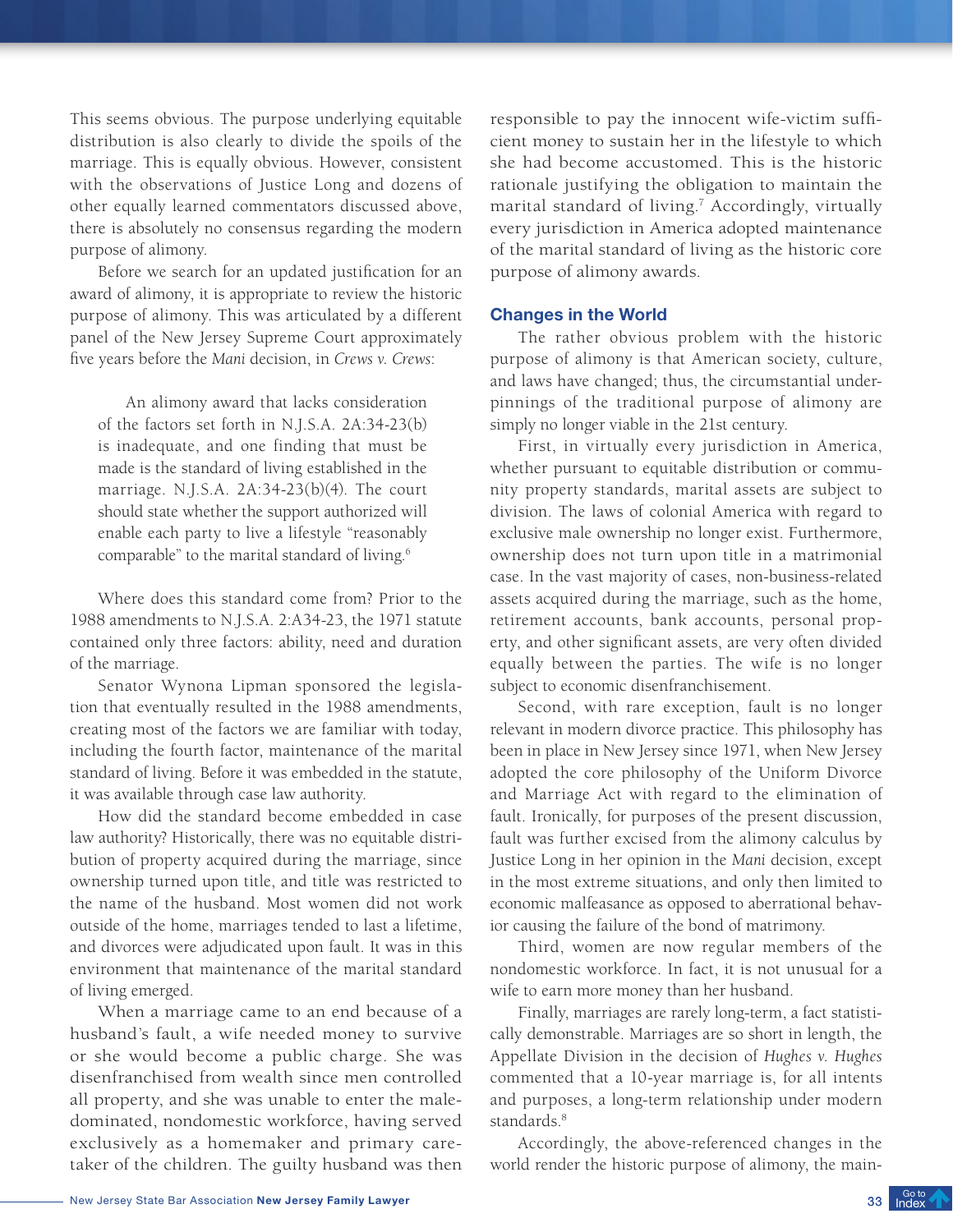tenance of the marital standard of living, intellectually indefensible. This observation cannot be the subject of rational debate.

# Follow Your Intuition

On a more pragmatic level, our training and experience have told us for years that maintenance of the standard of living is just plain counterintuitive. By way of a simplistic example, assume a husband earns \$100,000 a year and a wife earns \$50,000 per year. Further assume there is no other source of earned/unearned income, no inheritance/gifting, no asset invasion, and no significant debt creation. Further, assume a combined average tax rate of 30 percent. It therefore follows that the net income of \$105,000 per year defines the marital standard of living. We can't spend what we don't have.

Fast forward to divorce. In the above fact pattern, neither party will be able to enjoy a \$105,000 lifestyle. Even if we divide the income in half, each will only enjoy a \$52,500 per year lifestyle. It's just that simple.

If there is equitable distribution, women work and no longer serve exclusively as homemakers and/or primary caretakers, marriages tend to be short and fault is irrelevant, why is the spouse with the lower income exclusively entitled to enjoy maintenance of the marital standard of living? It just does not make sense in the year 2012.

Chaos begets chaos. Armed with the *Crews* decision, your adversary pounds away at you, relentlessly arguing that his or her client, as the prospective recipient of alimony, is exclusively entitled to ownership of the marital standard of living. Under N.J.S.A. 2A:34-23 and *Crews*, your adversary is correct. However, operating within the realities of 2012 (and basic common sense and fairness), your adversary is absolutely wrong.

# The Problem With Guidelines

What about guidelines; don't they address and resolve this issue? The answer is, no. The problem with guidelines is that most models perpetuate the marital standard of living fallacy by blindly fixing a percentage of the difference in the income models existing at the time of divorce as the appropriate amount of an alimony award. It is a shortcut method that further institutionalizes and reinforces the historic purpose of alimony into what appears to be a revised, enlightened protocol.

A guideline is enticing, even subconsciously, as it is easy and can free us from the absurd constraints of the steroidal adversary who insists on permanent alimony after a three-month marriage.

A guideline is also seductive, as it mimics the proverbial rule of thumb utilized in virtually every New Jersey vicinage, and even acknowledged as a perfectly viable methodology by at least one panel of the New Jersey Appellate Division.<sup>9</sup> This involves fixing alimony based upon 25 or 30 percent of the difference in the income models.

There are literally dozens of guideline models across America, including California, Virginia, Michigan, Arizona, Nevada, Oregon, Minnesota, New Mexico, Kansas and Pennsylvania. Some of these guidelines are limited to specific counties; others are in use by entire state jurisdictions. Some are presently pilot programs; others represent existing statutory standards. Some are easy to comprehend, others highly complicated. Some are limited to *pendente lite* awards; others apply to final dispositions. (See The Massachusetts Alimony Reform Act of 2011, which is a sweeping alimony reform bill that was signed into law this past year on Sept. 19, 2011. The new law is effective for alimony judgments entered on or after March 1, 2012.<sup>10</sup>) There is no uniformity among the different guideline protocols.<sup>11</sup>

Critics of alimony guidelines argue that guidelines will destroy judicial discretion, eliminate advocacy, and overly simplify incredibly complicated, unique factual situations that mandate individualized attention. Supporters of alimony guidelines argue that the absence of uniformity in decision making, especially in similarly situated fact patterns, results in the promotion of litigation and obstacles to settlement, and believe that confidence in the system of justice is undermined by the absence of predictability in awards. Both sides of the debate make extremely valid points.

Is there a place for a guideline award in a matrimonial case? Perhaps. Many guidelines resolve the second major structural problem with the existing New Jersey protocol—the characterization of the award—by limiting alimony awards to a period of time not to exceed the length of marriage, and, further, by terminating alimony upon the natural time of retirement, typically age 65. But guidelines are of limited utility with regard to the amount of alimony since they continue to rely upon marital standard of living as their core rationale.

#### Salvaging the Existing Regime

Accepting the fact that maintenance of the marital standard of living was a viable purpose for a previous generation, is it possible to remove this factor from our existing statute, reorganize the remaining factors into a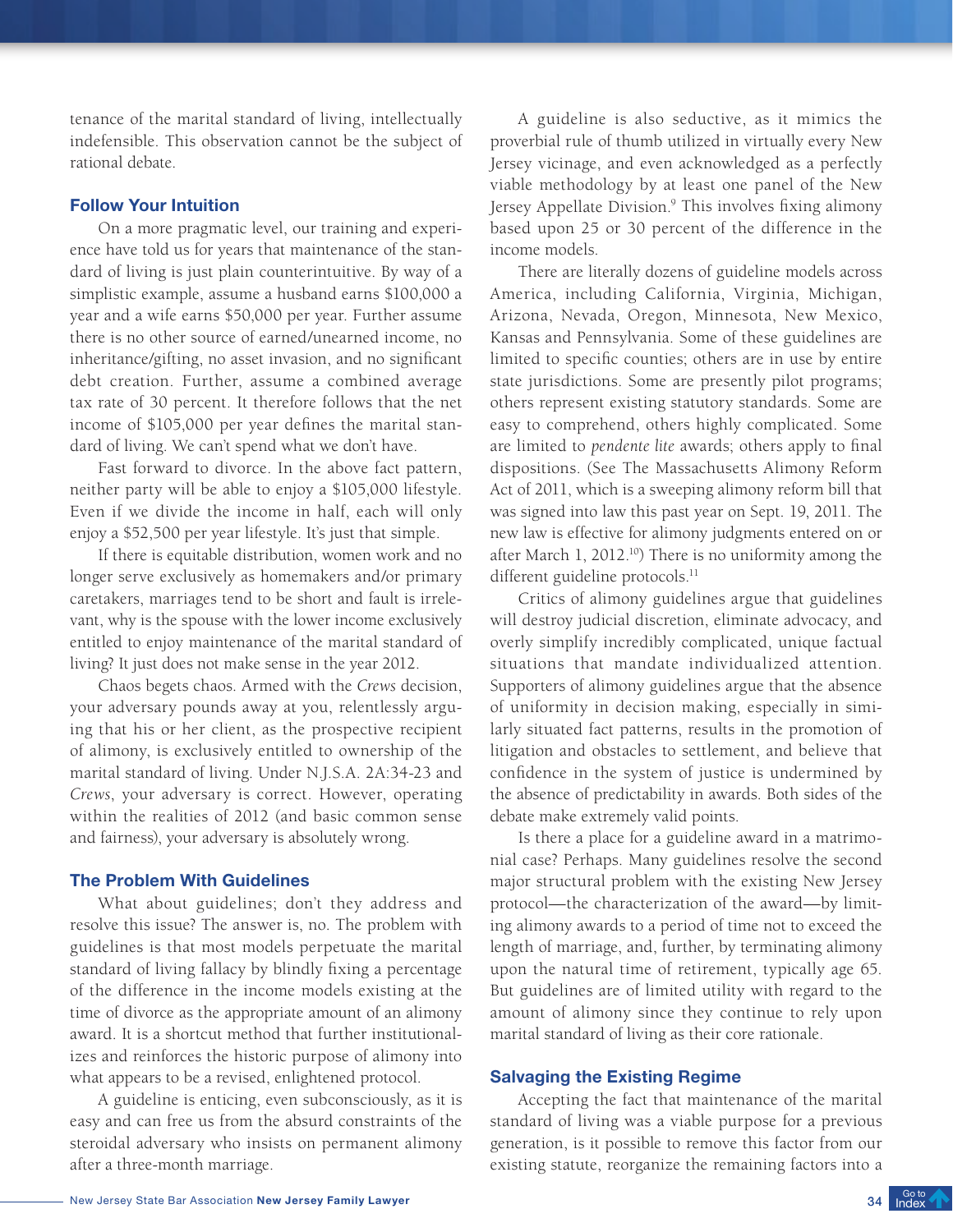more logical presentation, and consider the use of rebuttable presumptions with regard to characterizing the award?

It makes great sense to utilize the ability factor from the statute. We all understand this factor to generally mean the ability of either party to earn income. Implicit in the ability to earn income is the age, physical and emotional health of the parties; his or her earning capacity, educational level, vocational skills and employability; the length of absence from the job market of the party seeking maintenance; the parental responsibilities for the children; the time and expense necessary to acquire sufficient education or training to enable the party seeking maintenance to find appropriate employment; the availability of training and employment; and the amount of income available through investment of assets.

All of these considerations, now found in separate paragraphs of the statute, relate to the ability of either party to earn income. Logically speaking, they all belong together, as each impacts the ability to earn.

The need factor should be broken into a separate paragraph and, with the elimination of maintaining the marital standard of living, can become a more realistic expression of basic monthly budgetary needs.

Reorganizing the statutory considerations into the above-described paradigm with the unambiguous elimination of maintaining the marital standard of living is a more appropriate standard to utilize in the 21st century.

#### The Other Half of the Battle

When fixing initial awards of alimony, determining the appropriate amount of the award is only half the battle. Equally problematic is the issue of characterization—permanent, limited duration, or rehabilitative.

With regard to the characterization of alimony, legislative history underlying N.J.S.A. 2A:34-23 indicates a complete lack of direction in this regard.<sup>12</sup> The resulting case law authority is confounding. The characterization of an award under the current legal standard may present a greater intellectual conundrum than the elimination of marital standard of living with regard to fixing the specific amount of the award.

Characterizing the award is also challenging because it is premised upon the realities of a different era, with the exception of the 1999 amendment creating statutory acknowledgment of limited duration alimony awards. Once again, we should follow intuition. Although the second factor of the existing statute, duration of the marriage, suggests to us that there should be a relationship between the length of the marriage and the length of the award, we have case law specifically telling us there is no such precise correlation.<sup>13</sup>

To make matters worse, we have the occasional aberrational decision that further confounds the analysis, such as *Hughes v. Hughes*, which empowers the irrational adversary to argue for permanent alimony with a 10-year marriage.

#### Rebuttable Presumptions to the Rescue

To assist the Judiciary, attorneys, and litigants in resolving the problem of characterization, perhaps we should consider the use of rebuttable presumptions. Specifically, where the marriage is five years or less, a rebuttable presumption should exist that no alimony award is appropriate. With a marriage between five years and 15 years, the rebuttable presumption should favor limited duration alimony. Finally, with a marriage in excess of 15 years, the rebuttable presumption should support an indefinite award.

Brilliant in its simplicity, and refreshing in its recognition of reality, the utilization of rebuttable presumptions can solve the second malingering conundrum that makes settling matrimonial cases far too challenging. If we could all agree that in general, a marriage of two years does not merit alimony, but a marriage of 17 years generally requires payment until retirement of the obligor, the world would truly be a better place. The use of rebuttable presumptions as suggested above is generally consistent with our professional experience, and would go a long way toward addressing the concerns of the proponents of alimony guidelines.

Perhaps we can even go a step further, and create an additional rebuttable presumption that attainment of the age of 65, or qualification for Social Security, whichever is later, represents a *prima facie* change of circumstances entitling an obligor to a review of the support obligation.

#### Is There a More Enlightened Approach?

In 2002, after 11 years of work involving four separate drafts prepared by over 160 judges, law professors and practicing attorneys, the American Law Institute issued *Principles of the Law of Family Dissolution*, the restatement of family law comprised of 1,187 pages.

Chapter 5 addresses the traditional concept of alimony. It replaces the word "alimony" with the concept of compensatory spousal payments, and adopts a completely different paradigm underlying the award: Rather than relief of need or maintenance of the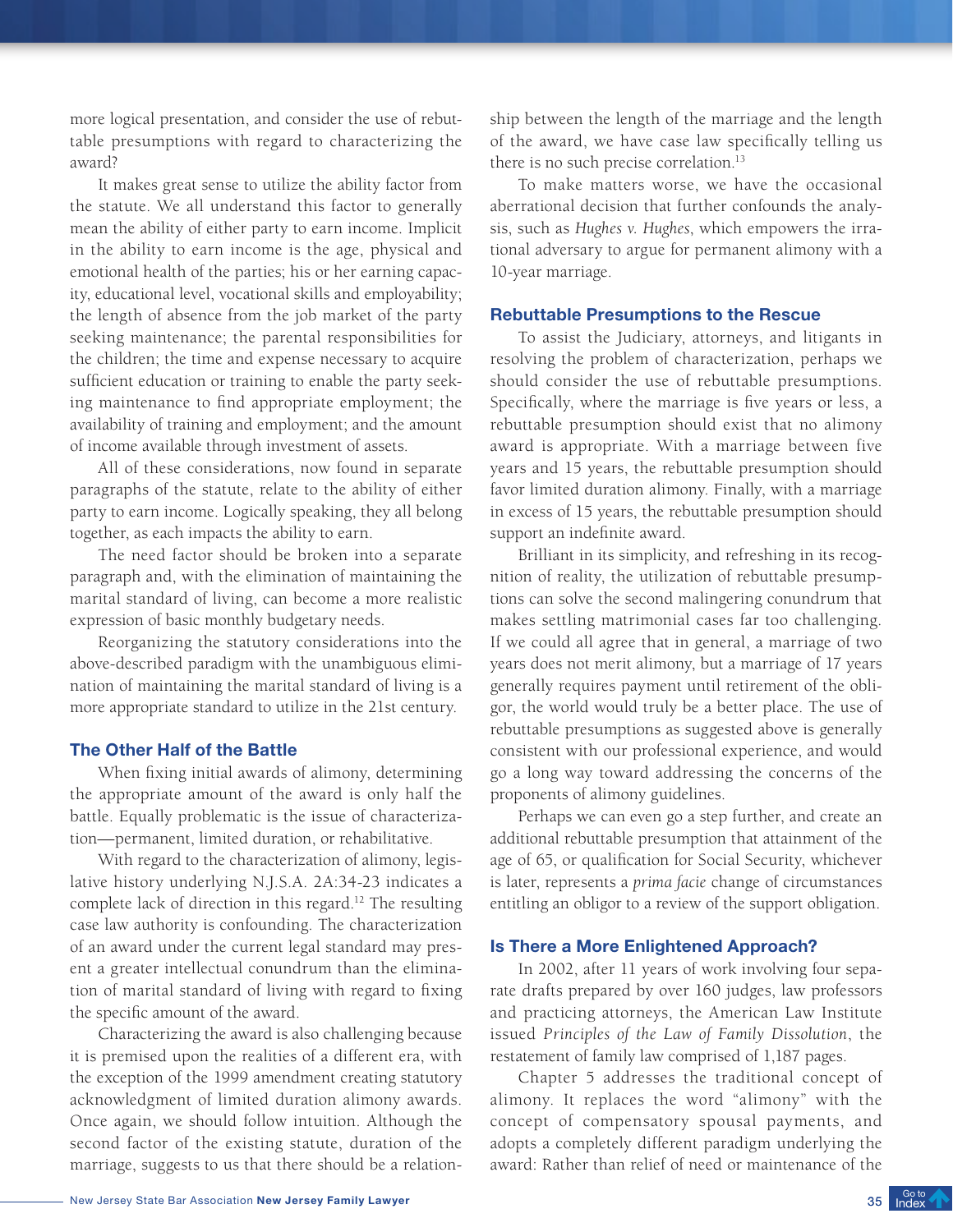marital lifestyle, compensation for loss becomes the core rationale, adopted from the substantive law of damages. Financial loss attributed to the marital relationship falls into two primary categories: first, loss of earning capacity attributable to leaving the workforce to care for children; second, loss of earning capacity attributable to serving as a homemaker, without children.

This interesting approach then determines an award of compensatory spousal payments premised upon a fixed percentage of the difference between the income models of the parties. The length—characterization—of the award is largely equal to the length of the marriage.

An analogous approach is presently utilized in England that really gets to the heart of the alimony debate. Spousal compensation is awarded in the event the party seeking the award can demonstrate "relationship generated career loss," the essence of sacrifice. If the spouse can demonstrate a career loss/income loss directly attributable to the assumption of primary caretaking or homemaking responsibilities during the course of a matrimonial relationship, they are entitled to compensatory spousal payments. Relationship-generated career loss replaces maintenance of the standard of living as the core purpose of post-marital spousal compensation.<sup>14</sup>

To provide a simple example, if a couple is married for 10 years, no children are born and each works on a full-time basis throughout the course of the marital relationship, vigorously pursuing their careers, there would be no compensatory spousal payments since neither spouse would be able to demonstrate career interruption or income loss directly attributable to the assumption of primary caretaking or homemaking responsibilities.

To provide an alternative example, if a couple is married for 10 years, and one spouse gives up his or her career to become a full-time caretaker of the children and homemaker of the domestic regime, this spouse would be entitled to compensatory spousal payments, as he or she can clearly demonstrate career interruption or income loss.

Eliminated from the above-mentioned modern paradigm is entitlement to marital lifestyle absent a demonstration of relationship generated career loss. Accordingly, the mere fact that you are married to someone for 10 years and enjoy a heightened standard of living does not, by itself, entitle you to continue to enjoy this standard at the conclusion of the marital relationship. This represents a fundamental departure from current New Jersey law, and effectively abolishes the *Crews* standard.

The justification for the compensation is the belief that the loss experienced by one spouse should be shared between the parties in a fair and equitable fashion. Furthermore, the loss may extend into the future if continuing parental obligations exist, such as caring for a child or if a medical condition renders a spouse unable to work.

# **Conclusion**

There has been more legislative, learned treatise, and press attention to the issue of alimony in the previous two years than has occurred in the previous two decades.15 This is an incredibly hot topic that requires our immediate attention and involvement.

Inaction may result in the wholesale adoption of revised statutes from sister jurisdictions, such as legislation tentatively proposed by members of the New Jersey Assembly who are enamored with the recently enacted Massachusetts model. We should not blindly adopt alimony guidelines. In the same respect, we cannot blindly accept the existing statutory regime premised upon maintenance of the marital standard of living with the additional absence of precision concerning characterization/length of the award. Rather, we should essentially prune and revise our existing statute by reorganizing the factors into a more logical presentation, and consider adopting relationship generated career loss as the modern core purpose of alimony awards. We may also wish to embed rebuttable presumptions with regard to the characterization of the award, as well as creating a *prima facie* change of circumstance upon the natural date of retirement, presumptively age 65.

This above-mentioned approach will satisfy both sides of the debate. The opponents of alimony guidelines will avoid the adoption of a simplistic model, guarantee the retention of judicial discretion, and remain involved in a system permitting diligent advocacy. The supporters of alimony guidelines will have a more enlightened core purpose related to relationship-generated career loss, eliminate the archaic warhorse that is maintenance of the marital standard of living, and enjoy fair-minded, logical rebuttable presumptions that will create greater predictability in the system.

There is room to compromise and a comfort zone in the middle that all parties should consider. Remember, with the exception of adopting limited duration alimony, there have been no significant or comprehensive revisions to the statute in almost 25 years, with case law